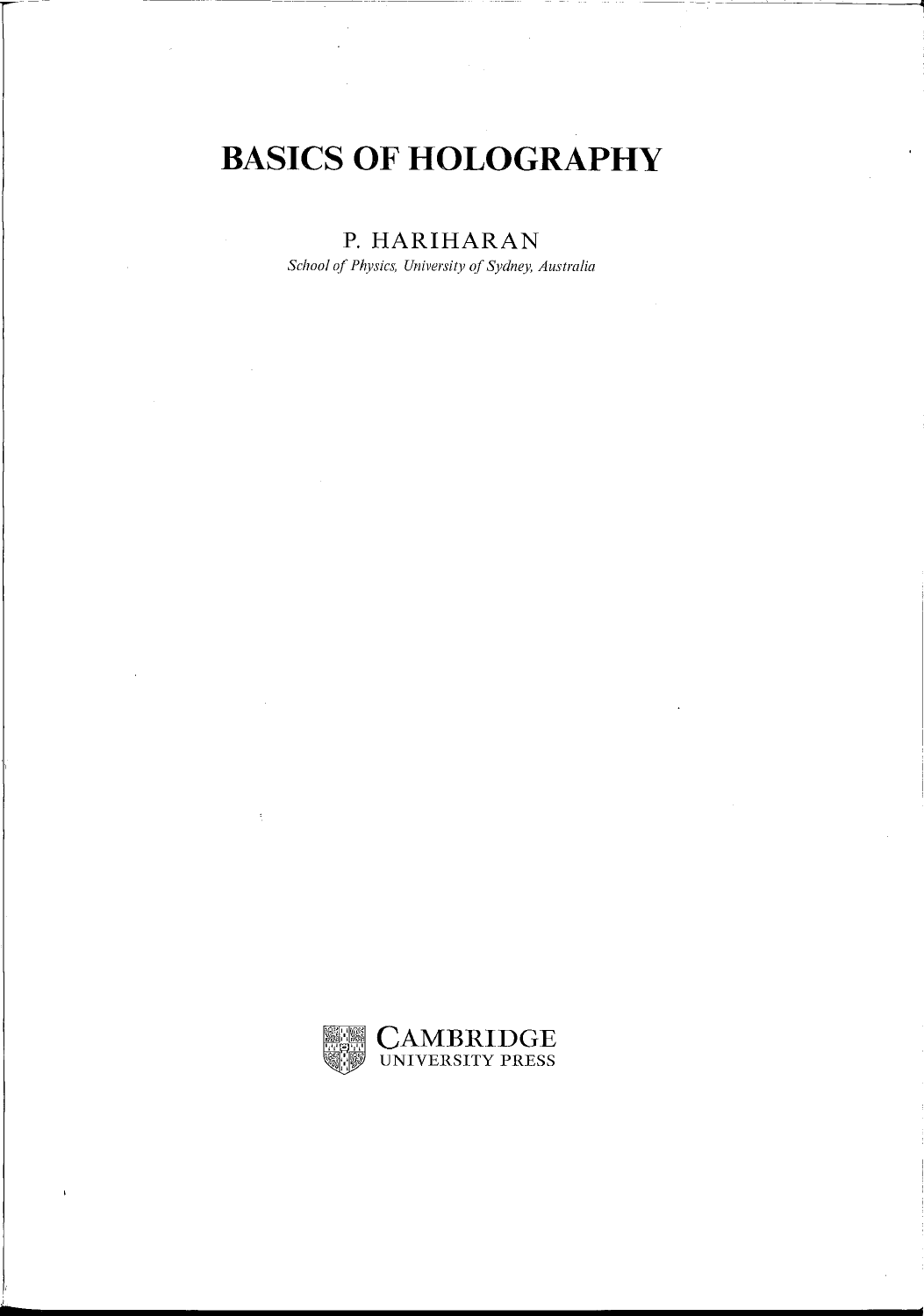#### PUBLISHED BY THE PRESS SYNDICATE OF THE UNIVERSITY OF CAMBRIDGE The Pitt Building, Trumpington Street, Cambridge, United Kingdom

CAMBRIDGE UNIVERSITY PRESS The Edinburgh Building, Cambrid'ge CB2 2RU, UK 40 West 20th Street, New York, NY 10011-4211, USA 477 Williamstown Road, Port Melbourne, VIC 3207, Australia Ruiz de Alarcón 13, 28014 Madrid, Spain Dock House, The Waterfront, Cape Town 8001, South Africa

http://www.cambridge.org

#### © P. Hariharan 2002

This book is in copyright. Subject to statutory exception and to the provisions of relevant collective licensing agreements, no reproduction of any part may take place without the written permission of Cambridge University Press.

#### First published 2002

Printed in the United Kingdom at the University Press, Cambridge

*Typeface* Monotype Times NR 11/14 pt *System* QuarkXPress™ [SE]

A catalogue record for this book is available from the British Library

ISBN 0 521 807417 hardback ISBN 0521 00200 1 paperback

.....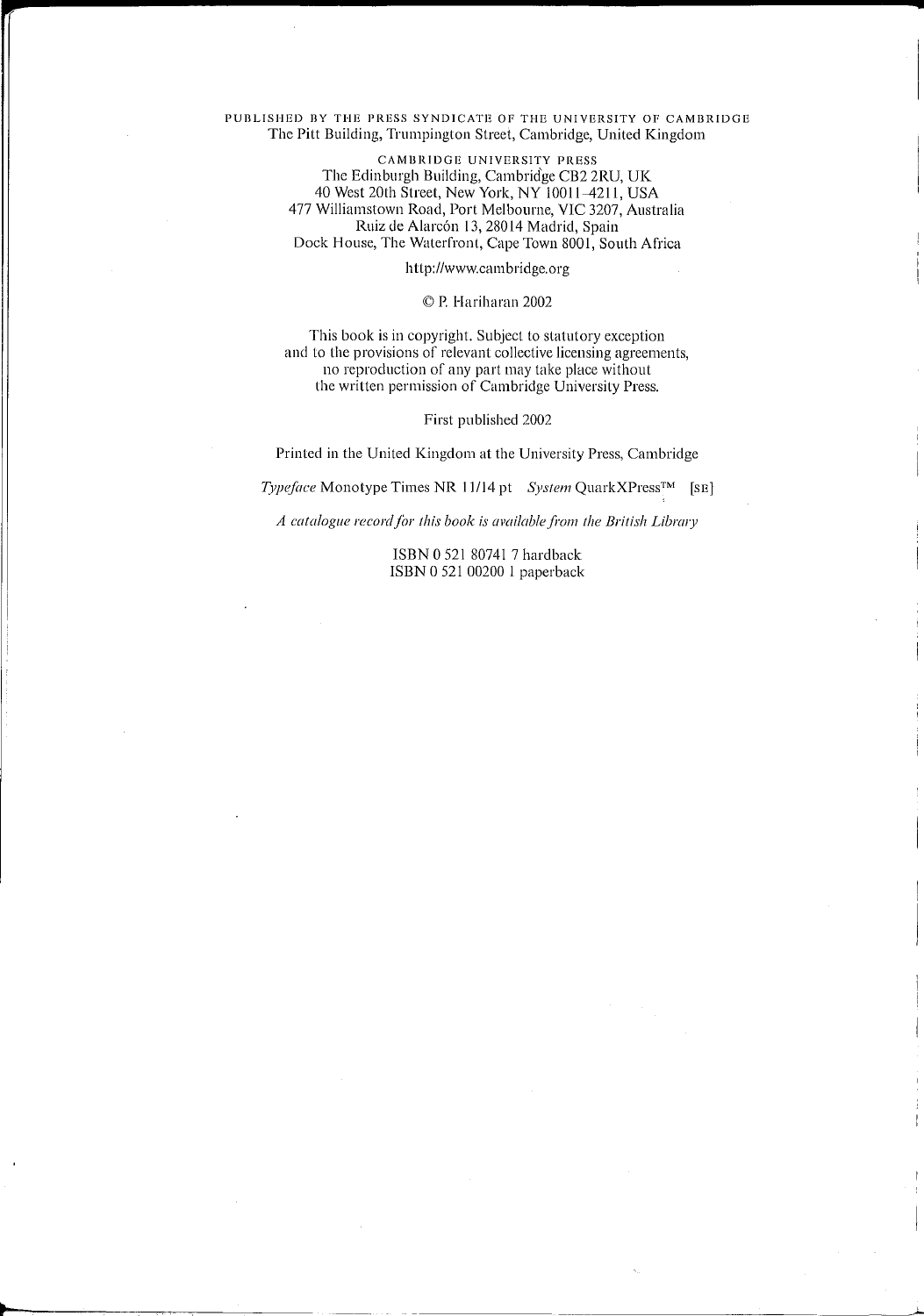## Contents

 $\overline{\phantom{a}}$ 

 $\mathcal{L}_{\mathcal{L}}$ 

------------

|              | Preface                 |                                        | <i>page</i> xi |  |
|--------------|-------------------------|----------------------------------------|----------------|--|
| 1            | Holographic imaging     |                                        | 1              |  |
|              | 1.1                     | Early development                      | $\overline{2}$ |  |
|              | 1.2                     | The in-line hologram                   | $\overline{4}$ |  |
|              | 1.3                     | Off-axis holograms                     | 6              |  |
|              | 1.4                     | Fourier holograms                      | 8              |  |
|              | 1.5                     | Lensless Fourier holograms             | 10             |  |
|              | 1.6                     | Image holograms                        | 11             |  |
|              | 1.7                     | Reflection holograms                   | 12             |  |
|              |                         | References                             | 12             |  |
|              |                         | Problems                               | 13             |  |
| $\mathbf{2}$ | The reconstructed image |                                        | 15             |  |
|              | 2.1                     | Images of a point                      | 15             |  |
|              | 2.2                     | Orthoscopic and pseudoscopic images    | 17             |  |
|              | 2.3                     | Image aberrations                      | 17             |  |
|              |                         | Classification of aberrations<br>2.3.1 | 20             |  |
|              | 2.4                     | Image blur                             | 21             |  |
|              | 2.5                     | Image speckle                          | 21             |  |
|              | 2.6                     | Signal-to-noise ratio                  | 23             |  |
|              | 2.7                     | Image luminance                        | 23             |  |
|              |                         | References                             | 24             |  |
|              |                         | Problems                               | 25             |  |
| 3            |                         | Thin and thick holograms               | 27             |  |
|              | 3.1                     | Thin gratings                          | 27             |  |

**•**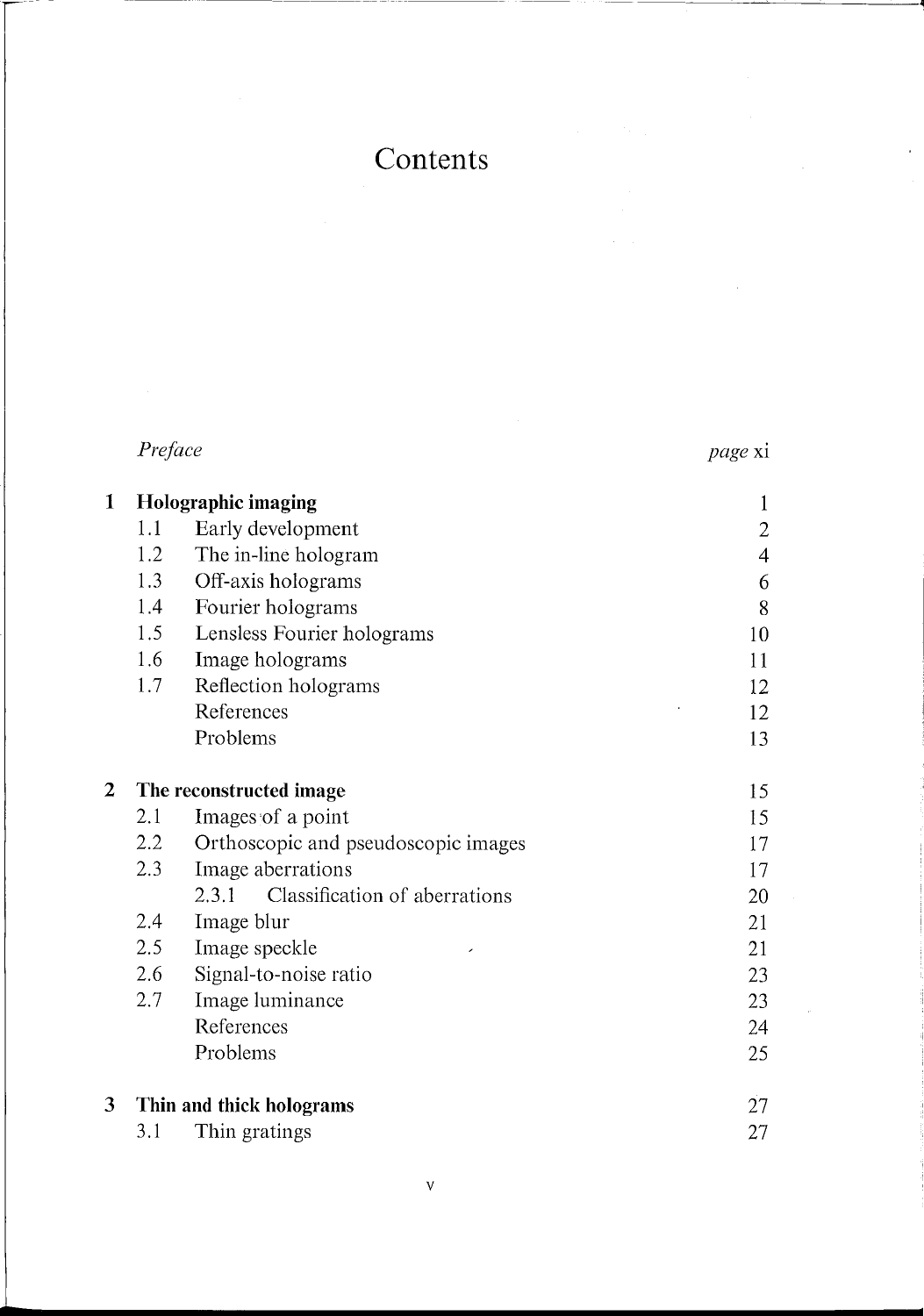VI *Contents* 

|                         |                                 | 3.1.1<br>Thin amplitude gratings    | 27 |
|-------------------------|---------------------------------|-------------------------------------|----|
|                         |                                 | 3.1.2<br>Thin phase gratings        | 28 |
|                         | 3.2                             | Volume gratings                     | 28 |
|                         |                                 | 3.2.1 Volume transmission gratings  | 30 |
|                         |                                 | 3.2.2<br>Volume reflection gratings | 31 |
|                         | 3.3                             | Imaging properties                  | 32 |
|                         | 3.4                             | Thick and thin gratings             | 34 |
|                         | 3.5                             | Diffusely reflecting objects        | 35 |
|                         | 3.6                             | Multiply exposed holograms          | 35 |
|                         |                                 | References                          | 36 |
|                         |                                 | Problems                            | 36 |
| $\overline{\mathbf{4}}$ |                                 | <b>Light sources</b>                | 38 |
|                         | 4.1                             | Lasers                              | 38 |
|                         | 4.2                             | Coherence requirements              | 40 |
|                         | 4.3                             | Laser beam expansion                | 42 |
|                         | 4.4                             | Beam splitters                      | 43 |
|                         | 4.5                             | Beam polarization                   | 43 |
|                         | 4.6                             | Pulsed laser holography             | 43 |
|                         | 4.7<br>$\overline{\phantom{a}}$ | Laser safety                        | 44 |
|                         |                                 | References                          | 45 |
|                         |                                 | Problems                            | 45 |
| 5                       |                                 | The recording medium                | 46 |
|                         | 5.1                             | Amplitude and phase holograms       | 46 |
|                         | 5.2                             | The modulation transfer function    | 47 |
|                         | 5.3                             | Effects of nonlinearity             | 47 |
|                         |                                 | References                          | 49 |
|                         |                                 | Problems                            | 49 |
| 6                       |                                 | <b>Recording materials</b>          | 50 |
|                         | 6.1                             | Photographic materials              | 50 |
|                         | 6.2                             | Dichromated gelatin                 | 54 |
|                         | 6.3                             | Silver-halide sensitized gelatin    | 54 |
|                         | 6.4                             | Photoresists                        | 55 |
|                         | 6.5                             | Photopolymers                       | 55 |
|                         | 6.6                             | Photothermoplastics (PTP)           | 56 |
|                         | 6.7                             | Photorefractive crystals            | 57 |
|                         |                                 | References                          | 58 |
|                         |                                 | Problems                            | 59 |

 $\hat{\mathbf{r}}$  $\frac{1}{2}$ 

 $\sim$ 

~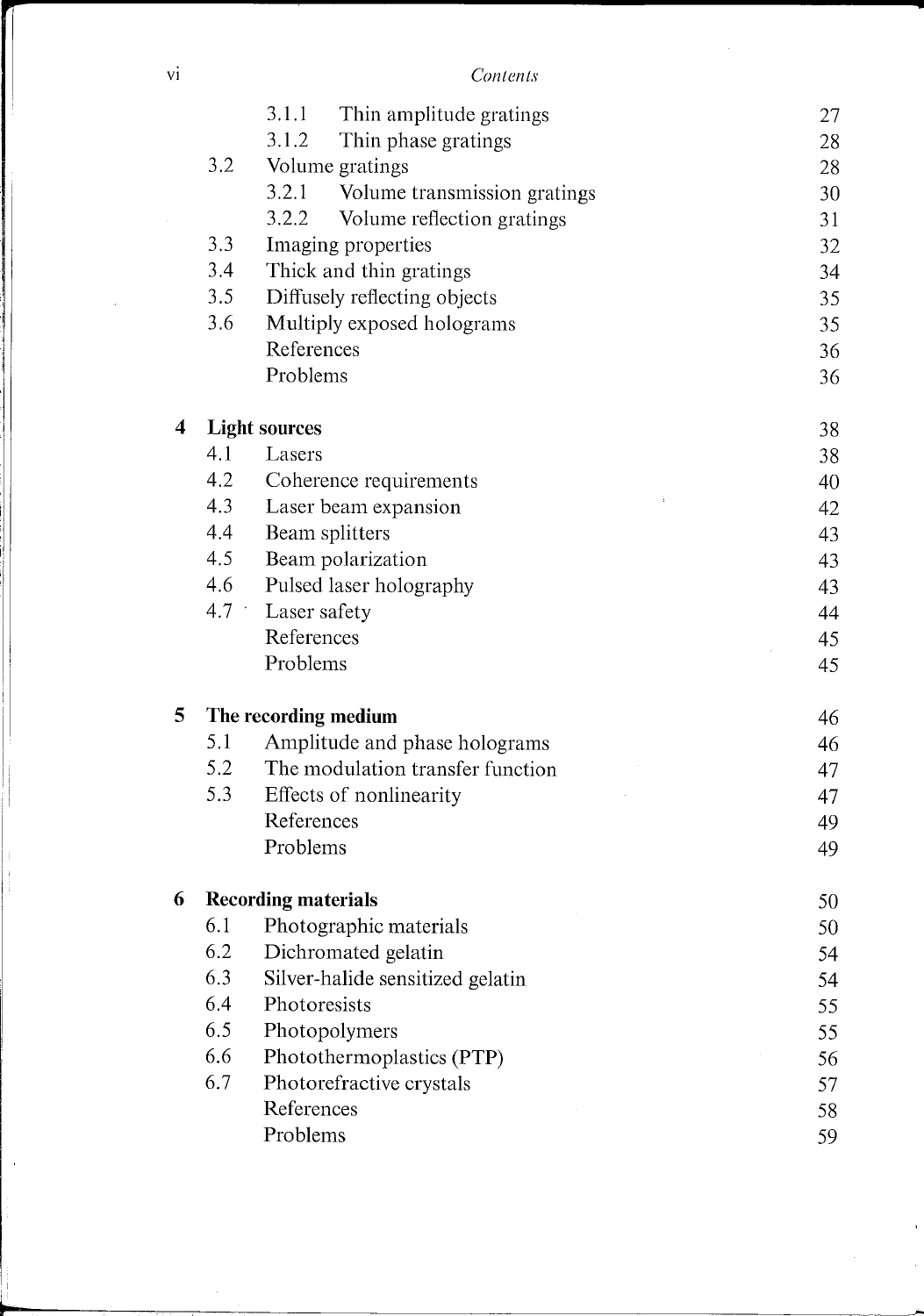|                |                                | Contents                                  | vii |
|----------------|--------------------------------|-------------------------------------------|-----|
| $\overline{7}$ | <b>Display holograms</b>       |                                           | 60  |
|                | 7.1                            | Transmission holograms                    | 60  |
|                | 7.2                            | Reflection holograms                      | 61  |
|                | 7.3                            | Full-view holograms                       | 62  |
|                | 7.4                            | Rainbow holograms                         | 63  |
|                |                                | Image blur<br>7.4.1                       | 64  |
|                | 7.5                            | Holographic stereograms                   | 68  |
|                | 7.6                            | Holographic movies                        | 69  |
|                |                                | References                                | 70  |
|                |                                | Problems                                  | 71  |
| 8              | <b>Multicolor images</b>       |                                           | 72  |
|                | 8.1                            | Multicolor reflection holograms           | 72  |
|                | 8.2                            | Multicolor rainbow holograms              | 72  |
|                | 8.3                            | Light sources                             | 73  |
|                | 8.4                            | Pseudocolor images                        | 74  |
|                |                                | Pseudocolor rainbow holograms<br>8.4.1    | 75  |
|                |                                | 8.4.2<br>Pseudocolor reflection holograms | 75  |
|                |                                | References                                | 76  |
|                |                                | Problems                                  | 76  |
| 9              | <b>Copying holograms</b>       |                                           | 78  |
|                | 9.1                            | 'Contact printing'                        | 78  |
|                | 9.2                            | Embossed holograms                        | 79  |
|                |                                | References                                | 80  |
|                |                                | Problems                                  | 81  |
| 10             |                                | <b>Computer-generated holograms</b>       | 82  |
|                | 10.1                           | Binary detour-phase holograms             | 83  |
|                | 10.2                           | Phase randomization                       | 87  |
|                | 10.3                           | Three-dimensional objects                 | 87  |
|                | 10.4                           | Holographic video imaging                 | 89  |
|                | 10.5                           | Optical testing                           | 89  |
|                |                                | References                                | 91  |
|                |                                | Problems                                  | 92  |
| 11             | <b>Applications in imaging</b> |                                           | 94  |
|                | 11.1                           | Particle-size analysis                    | 94  |
|                | 11.2                           | Imaging through moving scatterers         | 95  |
|                | 11.3                           | Imaging through distorting media          | 96  |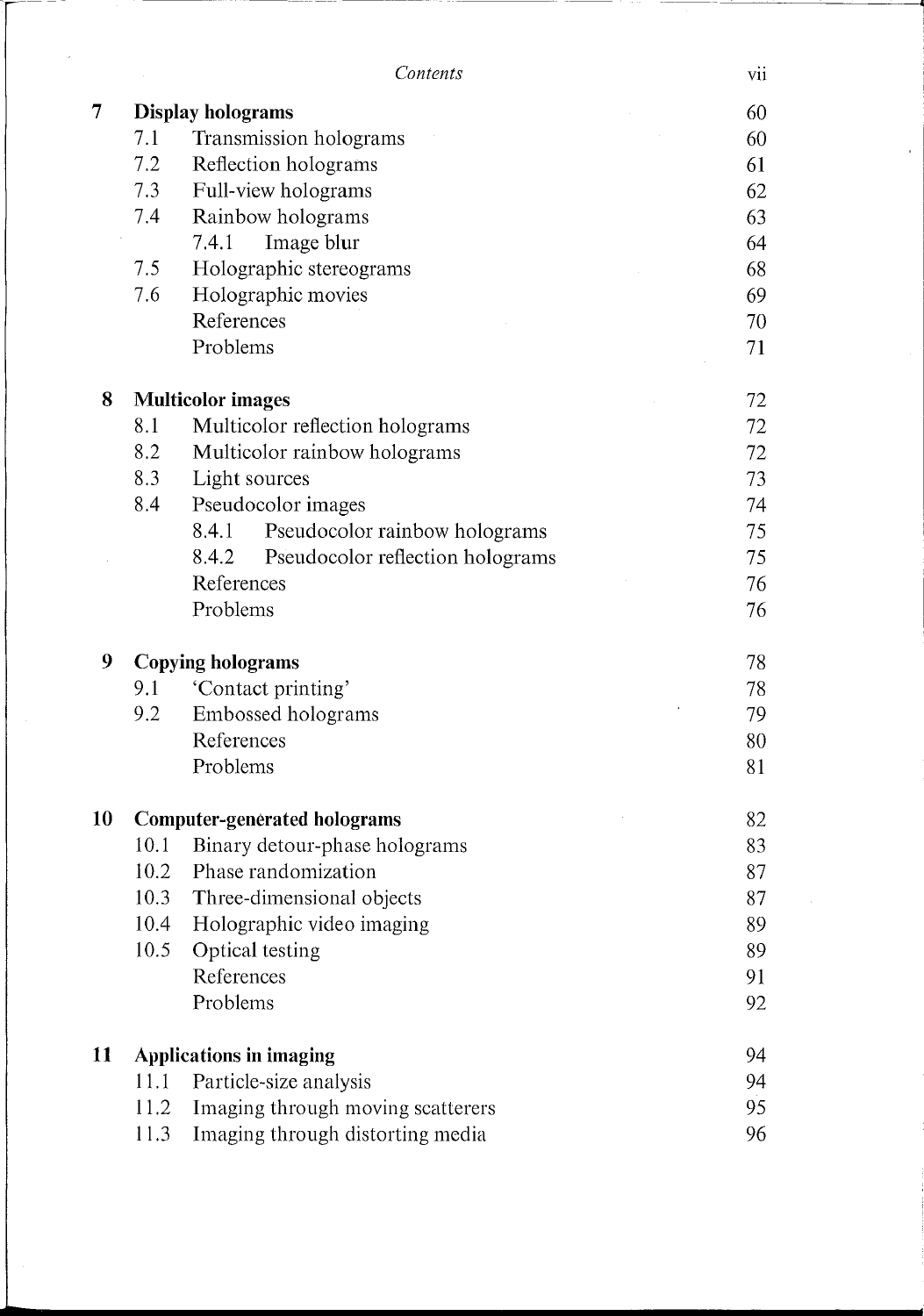viii *Contents* 

|    | 11.4 | Time-gated imaging                                          | 97  |
|----|------|-------------------------------------------------------------|-----|
|    | 11.5 | Multiple imaging                                            | 98  |
|    |      | Multiple imaging using Fourier holograms<br>11.5.1          | 98  |
|    |      | Multiple imaging using lensless Fourier holograms<br>11.5.2 | 99  |
|    |      | References                                                  | 100 |
|    |      | Problems                                                    | 101 |
| 12 |      | Other applications                                          | 102 |
|    | 12.1 | Holographic diffraction gratings                            | 102 |
|    | 12.2 | Holographic scanners                                        | 103 |
|    | 12.3 | Holographic filters                                         | 104 |
|    | 12.4 | Holographic optical elements                                | 105 |
|    |      | Head-up displays<br>12.4.1                                  | 105 |
|    |      | Beam shaping<br>12.4.2                                      | 106 |
|    | 12.5 | Interconnection networks                                    | 107 |
|    | 12.6 | Holographic memories                                        | 107 |
|    | 12.7 | Holographic neural networks                                 | 109 |
|    |      | References                                                  | 109 |
|    |      | Problems                                                    | 110 |
| 13 |      | <b>Holographic interferometry</b>                           | 112 |
|    | 13.1 | Real-time interferometry                                    | 112 |
|    | 13.2 | Double-exposure interferometry                              | 114 |
|    | 13.3 | Sandwich holograms                                          | 115 |
|    | 13.4 | Industrial measurements                                     | 115 |
|    | 13.5 | Refractive index fields                                     | 117 |
|    | 13.6 | Surface displacements                                       | 118 |
|    | 13.7 | The holodiagram                                             | 119 |
|    | 13.8 | Fringe localization                                         | 119 |
|    | 13.9 | Strain analysis                                             | 120 |
|    |      | References                                                  | 122 |
|    |      | Problems                                                    | 124 |
| 14 |      | <b>Advanced techniques</b>                                  | 126 |
|    | 14.1 | Moiré interferometry                                        | 126 |
|    | 14.2 | Vibrating surfaces                                          | 126 |
|    |      | Stroboscopic interferometry<br>14.2.1                       | 126 |
|    |      | Time-average interferometry<br>14.2.2                       | 127 |
|    | 14.3 | Contouring                                                  | 130 |
|    |      | 14.3.1<br>Two-wavelength contouring                         | 130 |
|    |      | Two-index contouring<br>14.3.2                              | 131 |

 $\frac{1}{2}$  $\mathbf i$ 

~-